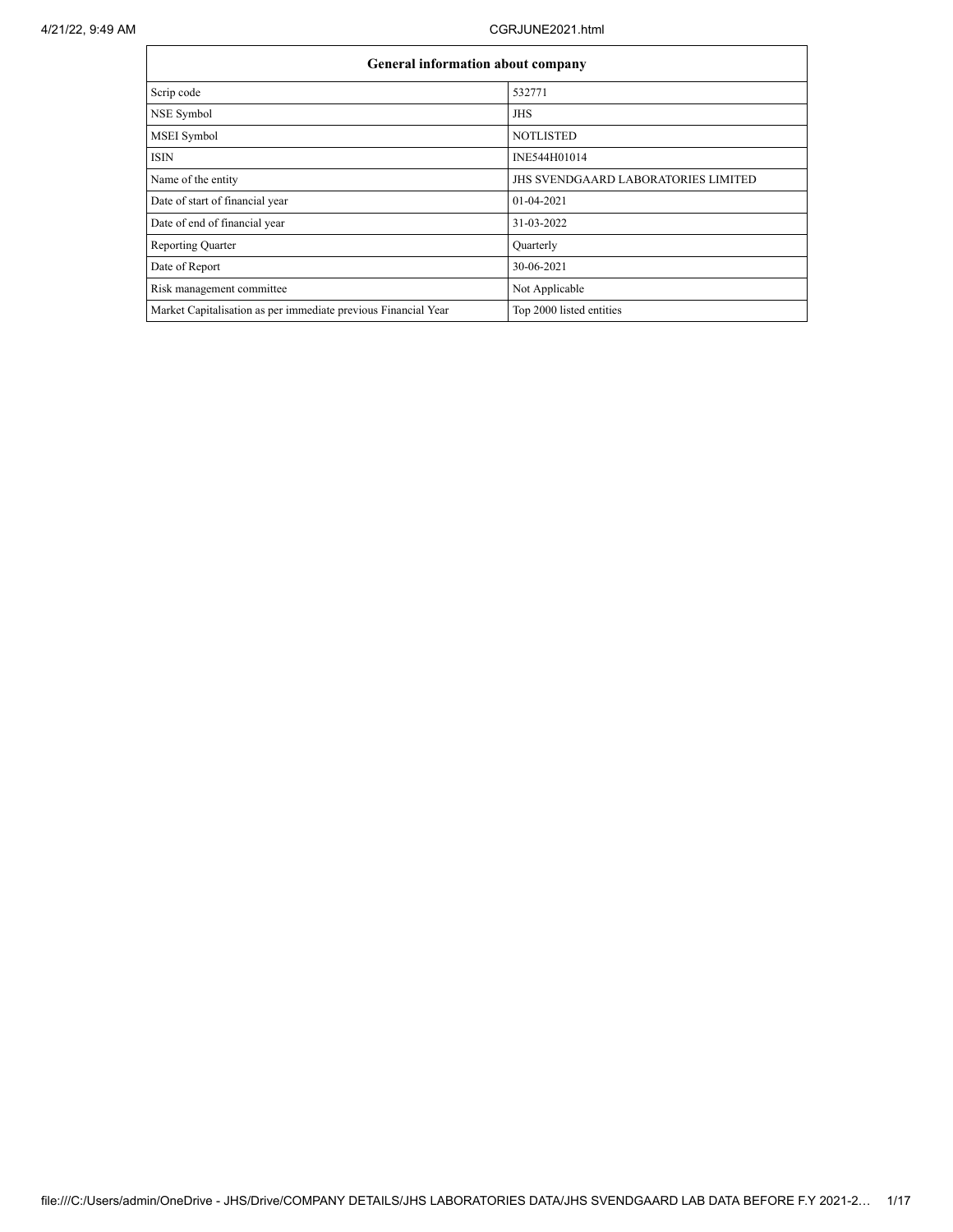## **Annexure I**

## **Annexure I to be submitted by listed entity on quarterly basis**

## **I. Composition of Board of Directors**

|                   |            |            |                                                |                               |                               |                          | Disclosure of notes on composition of board of directors explanatory                                 |                                             |                                          |                                                        |                      |                                            |                                                                                                                                                |                                                                                                                                                                      |                                                                                                                                                                          |                                                                                                                                                                                                            |                              |
|-------------------|------------|------------|------------------------------------------------|-------------------------------|-------------------------------|--------------------------|------------------------------------------------------------------------------------------------------|---------------------------------------------|------------------------------------------|--------------------------------------------------------|----------------------|--------------------------------------------|------------------------------------------------------------------------------------------------------------------------------------------------|----------------------------------------------------------------------------------------------------------------------------------------------------------------------|--------------------------------------------------------------------------------------------------------------------------------------------------------------------------|------------------------------------------------------------------------------------------------------------------------------------------------------------------------------------------------------------|------------------------------|
|                   |            |            |                                                |                               |                               |                          |                                                                                                      |                                             |                                          | Wether the listed entity has a Regular Chairperson Yes |                      |                                            |                                                                                                                                                |                                                                                                                                                                      |                                                                                                                                                                          |                                                                                                                                                                                                            |                              |
|                   |            |            |                                                |                               |                               |                          |                                                                                                      |                                             |                                          | Whether Chairperson is related to MD or CEO   No       |                      |                                            |                                                                                                                                                |                                                                                                                                                                      |                                                                                                                                                                          |                                                                                                                                                                                                            |                              |
| : of the<br>ector | PAN        | <b>DIN</b> | Category 1<br>of directors                     | Category 2<br>of<br>directors | Category<br>3 of<br>directors | Date<br>of<br>Birth      | Whether<br>special<br>resolution<br>passed?<br>[Refer Reg.<br>$17(1A)$ of<br>Listing<br>Regulations] | Date of<br>passing<br>special<br>resolution | <b>Initial Date</b><br>of<br>appointment | Date of Re-<br>appointment                             | Date of<br>cessation | Tenure<br>of<br>director<br>(in<br>months) | No of<br>Directorship<br>in listed<br>entities<br>including<br>this listed<br>entity (Refer<br>Regulation<br>17A of<br>Listing<br>Regulations) | No of<br>Independent<br>Directorship<br>in listed<br>entities<br>including<br>this listed<br>entity<br>(Refer<br>Regulation<br>$17A(1)$ of<br>Listing<br>Regulations | Number of<br>memberships<br>in Audit/<br>Stakeholder<br>Committee(s)<br>including this<br>listed entity<br>(Refer<br>Regulation<br>$26(1)$ of<br>Listing<br>Regulations) | No of post<br>of<br>Chairperson<br>in Audit/<br>Stakeholder<br>Committee<br>held in listed<br>entities<br>including<br>this listed<br>entity (Refer<br>Regulation<br>$26(1)$ of<br>Listing<br>Regulations) | No<br>$_{\rm pro}^{\rm pro}$ |
| Nanda             | AACPN9260H | 00051501   | Executive<br>Director                          | Not<br>Applicable             | <b>MD</b>                     | $26 -$<br>$09 -$<br>1972 | <b>NA</b>                                                                                            |                                             | 08-10-2004                               | 02-07-2020                                             |                      | 112                                        |                                                                                                                                                | $\mathbf{0}$                                                                                                                                                         | 2                                                                                                                                                                        | $\mathbf{0}$                                                                                                                                                                                               |                              |
| Pathak            | AAQPP9785R | 00051534   | Non-<br>Executive -<br>Independent<br>Director | Not<br>Applicable             |                               | $13 -$<br>$01 -$<br>1967 | <b>NA</b>                                                                                            |                                             | 02-07-2015                               | 02-07-2020                                             |                      | 72                                         |                                                                                                                                                | $\overline{1}$                                                                                                                                                       | 2                                                                                                                                                                        | 1                                                                                                                                                                                                          |                              |
| chandra           | AAXPV2953N | 05014606   | Non-<br>Executive -<br>Nominee<br>Director     | Not<br>Applicable             |                               | $24 -$<br>$10-$<br>1971  | NA                                                                                                   |                                             | 11-02-2016                               |                                                        |                      | 65                                         | $\overline{c}$                                                                                                                                 | $\overline{c}$                                                                                                                                                       | $\mathbf{0}$                                                                                                                                                             | $\bf{0}$                                                                                                                                                                                                   |                              |
| ı Sanjay<br>ni    | AAIPS0986M | 07520124   | Non-<br>Executive -<br>Independent<br>Director | Not<br>Applicable             |                               | $29 -$<br>$09 -$<br>1965 | NA                                                                                                   |                                             | 21-11-2017                               |                                                        |                      | 43                                         |                                                                                                                                                | $\overline{1}$                                                                                                                                                       |                                                                                                                                                                          | $\mathbf{0}$                                                                                                                                                                                               |                              |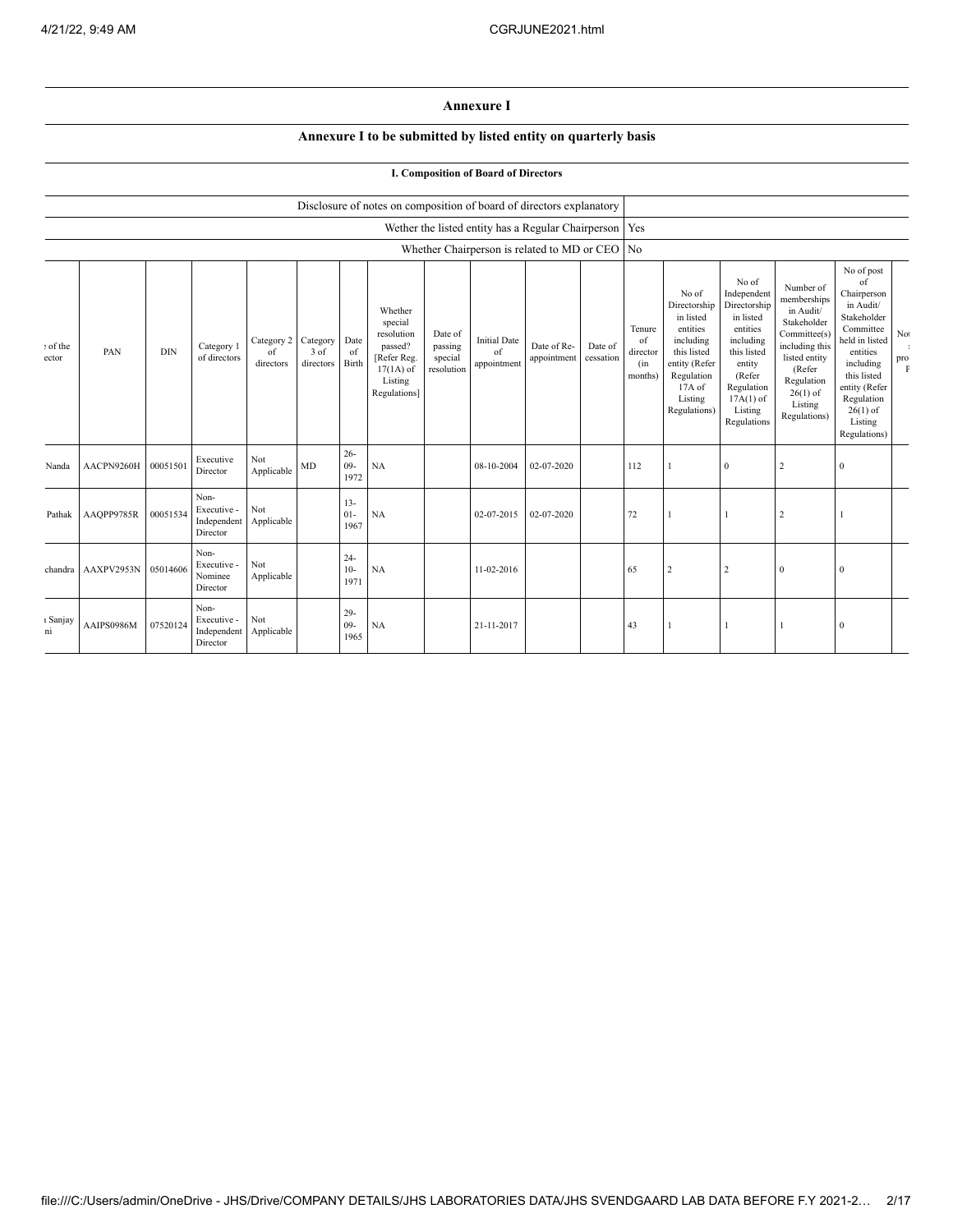## **I. Composition of Board of Directors**

|           |                      |                                          |            |            |                                                           |                            |                               |                          | Disclosure of notes on composition of board of directors explanatory                                 |                                             |                                          |                            |                      |                                            |                                                                                                                                                |                                                                                                                                                                      |                                                                 |
|-----------|----------------------|------------------------------------------|------------|------------|-----------------------------------------------------------|----------------------------|-------------------------------|--------------------------|------------------------------------------------------------------------------------------------------|---------------------------------------------|------------------------------------------|----------------------------|----------------------|--------------------------------------------|------------------------------------------------------------------------------------------------------------------------------------------------|----------------------------------------------------------------------------------------------------------------------------------------------------------------------|-----------------------------------------------------------------|
|           |                      |                                          |            |            |                                                           |                            |                               |                          | Wether the listed entity has a Regular Chairperson                                                   |                                             |                                          |                            |                      |                                            |                                                                                                                                                |                                                                                                                                                                      |                                                                 |
| <b>Sr</b> | Title<br>(Mr)<br>Ms) | Name of the<br>Director                  | PAN        | <b>DIN</b> | Category 1<br>of directors                                | Category 2<br>of directors | Category<br>3 of<br>directors | Date<br>of<br>Birth      | Whether<br>special<br>resolution<br>passed?<br>[Refer Reg.<br>$17(1A)$ of<br>Listing<br>Regulations] | Date of<br>passing<br>special<br>resolution | <b>Initial Date</b><br>of<br>appointment | Date of Re-<br>appointment | Date of<br>cessation | Tenure<br>of<br>director<br>(in<br>months) | No of<br>Directorship<br>in listed<br>entities<br>including<br>this listed<br>entity (Refer<br>Regulation<br>17A of<br>Listing<br>Regulations) | No of<br>Independent<br>Directorship<br>in listed<br>entities<br>including<br>this listed<br>entity<br>(Refer<br>Regulation<br>$17A(1)$ of<br>Listing<br>Regulations | Nι<br>mer<br>ir<br>Sta<br>Con<br>incl<br>list<br>Re<br>2<br>Reg |
| $5$ Mr    |                      | Raja Gopal<br>Chakravarthi<br>Venkateish | AADPV4584B | 00259537   | Non-<br>Executive -<br>Independent<br>Director            | Chairperson                |                               | $21 -$<br>$07 -$<br>1959 | NA                                                                                                   |                                             | 23-06-2020                               |                            |                      | 12                                         |                                                                                                                                                |                                                                                                                                                                      |                                                                 |
|           | $6$ Mrs              | Kapil<br>Minocha                         | AGCPM2464L | 02817283   | Non-<br>Executive -<br>Independent Applicable<br>Director | Not                        |                               | $10-$<br>$06 -$<br>1972  | NA                                                                                                   |                                             | 23-06-2020                               |                            |                      | 12                                         |                                                                                                                                                |                                                                                                                                                                      | $\mathbf{0}$                                                    |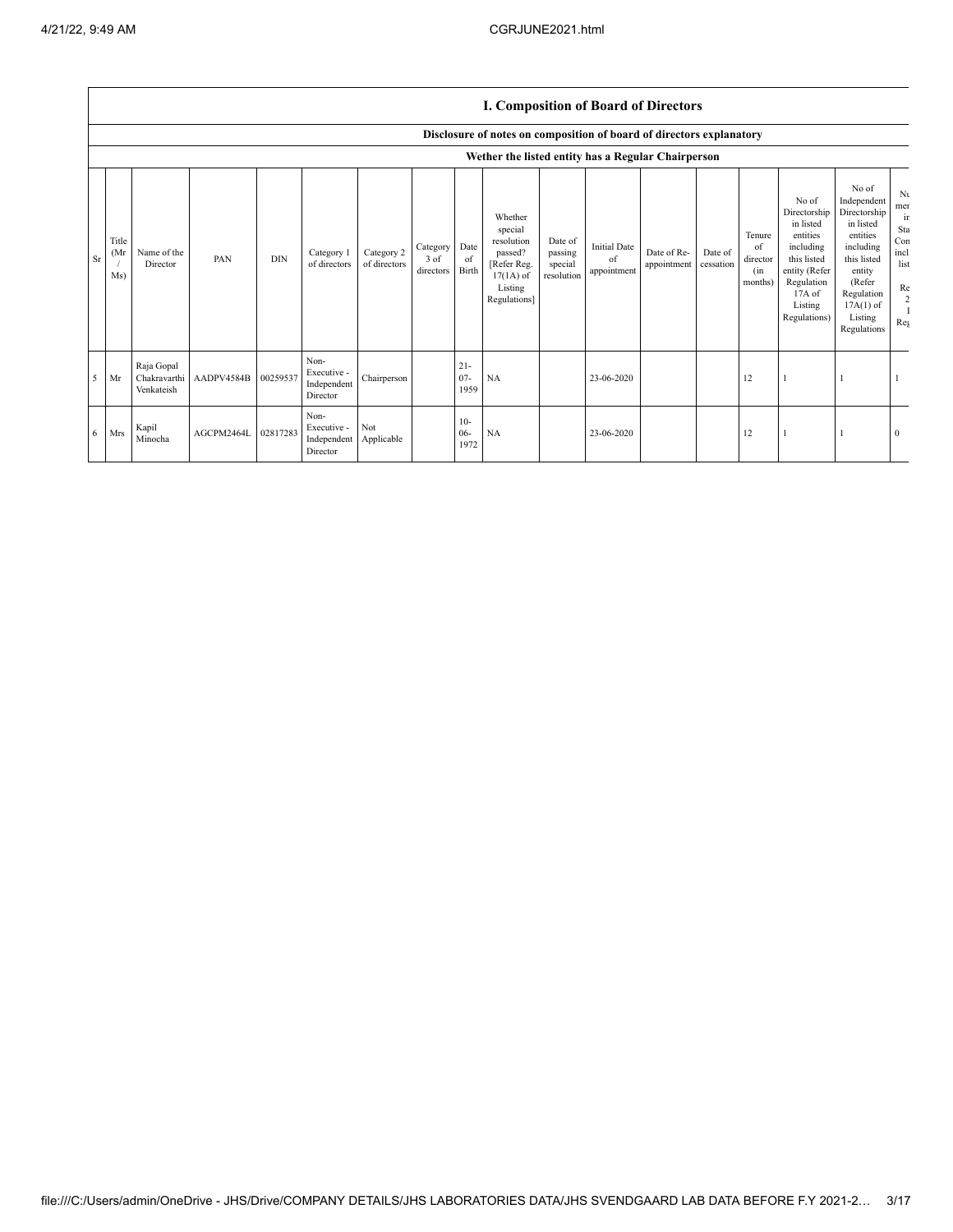|                | <b>Audit Committee Details</b> |                              |                                                       |                            |                        |                      |         |  |  |  |
|----------------|--------------------------------|------------------------------|-------------------------------------------------------|----------------------------|------------------------|----------------------|---------|--|--|--|
|                |                                |                              | Whether the Audit Committee has a Regular Chairperson |                            | Yes                    |                      |         |  |  |  |
| <b>Sr</b>      | <b>DIN</b><br>Number           | Name of Committee<br>members | Category 1 of directors                               | Category 2 of<br>directors | Date of<br>Appointment | Date of<br>Cessation | Remarks |  |  |  |
|                | 00051501                       | Nikhil Nanda                 | <b>Executive Director</b>                             | Member                     | 07-05-2006             |                      |         |  |  |  |
| $\overline{2}$ | 00051534                       | Mukul Pathak                 | Non-Executive - Independent<br>Director               | Chairperson                | 30-01-2018             |                      |         |  |  |  |
| 3              | 07520124                       | Rohina Sanjay Sangtani       | Non-Executive - Independent<br>Director               | Member                     | 21-11-2017             |                      |         |  |  |  |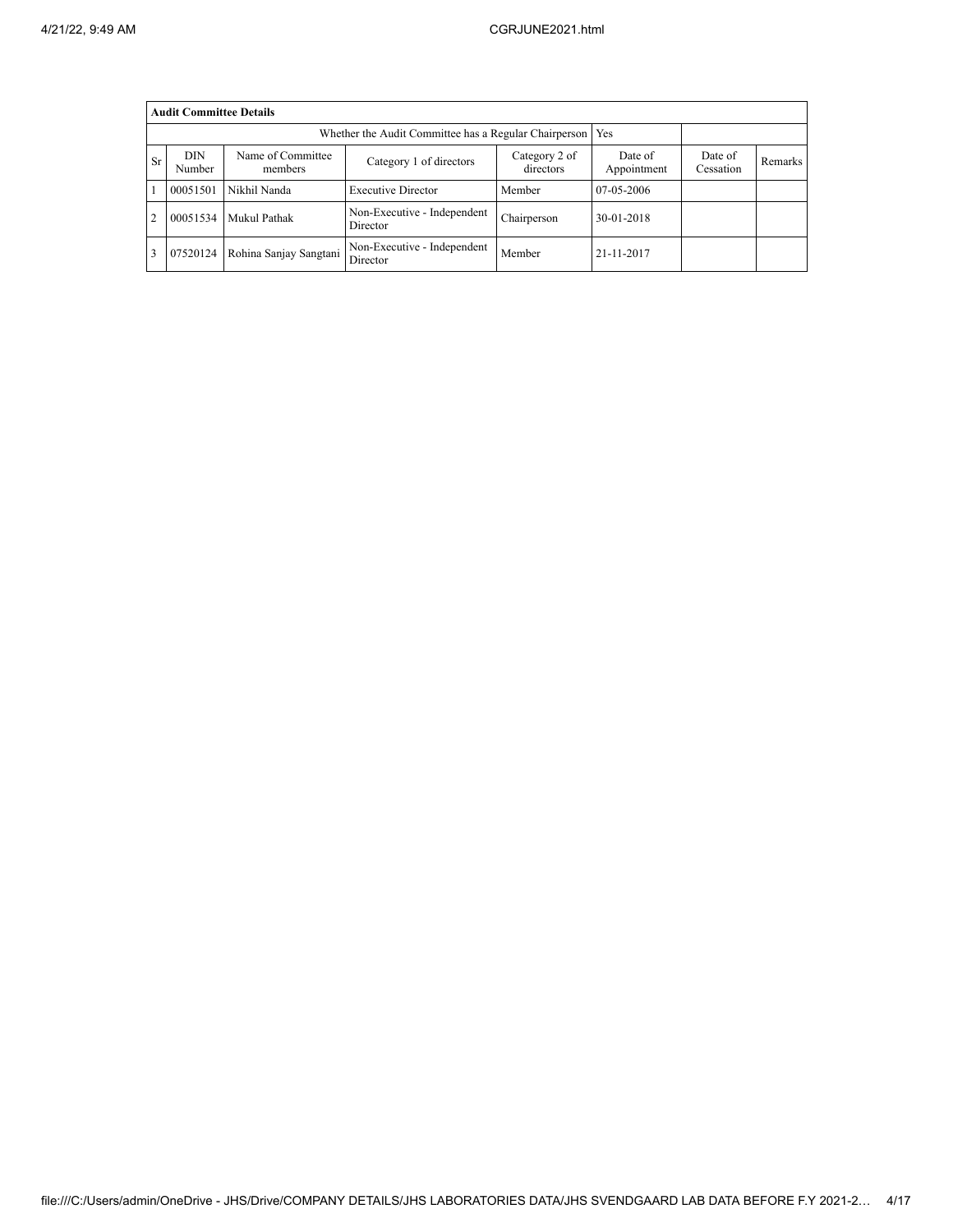|    |                      | Nomination and remuneration committee |                                                                                   |                            |                        |                      |         |
|----|----------------------|---------------------------------------|-----------------------------------------------------------------------------------|----------------------------|------------------------|----------------------|---------|
|    |                      |                                       | Whether the Nomination and remuneration committee has a Regular Chairperson   Yes |                            |                        |                      |         |
| Sr | <b>DIN</b><br>Number | Name of Committee<br>members          | Category 1 of directors                                                           | Category 2 of<br>directors | Date of<br>Appointment | Date of<br>Cessation | Remarks |
|    |                      | 00051534 Mukul Pathak                 | Non-Executive -<br>Independent Director                                           | Chairperson                | 12-02-2016             |                      |         |
| 2  |                      | 07520124 Rohina Sanjay Sangtani       | Non-Executive -<br><b>Independent Director</b>                                    | Member                     | 30-01-2018             |                      |         |
| 3  | 00259537             | Raja Gopal Chakravarthi<br>Venkateish | Non-Executive -<br>Independent Director                                           | Member                     | 15-09-2020             |                      |         |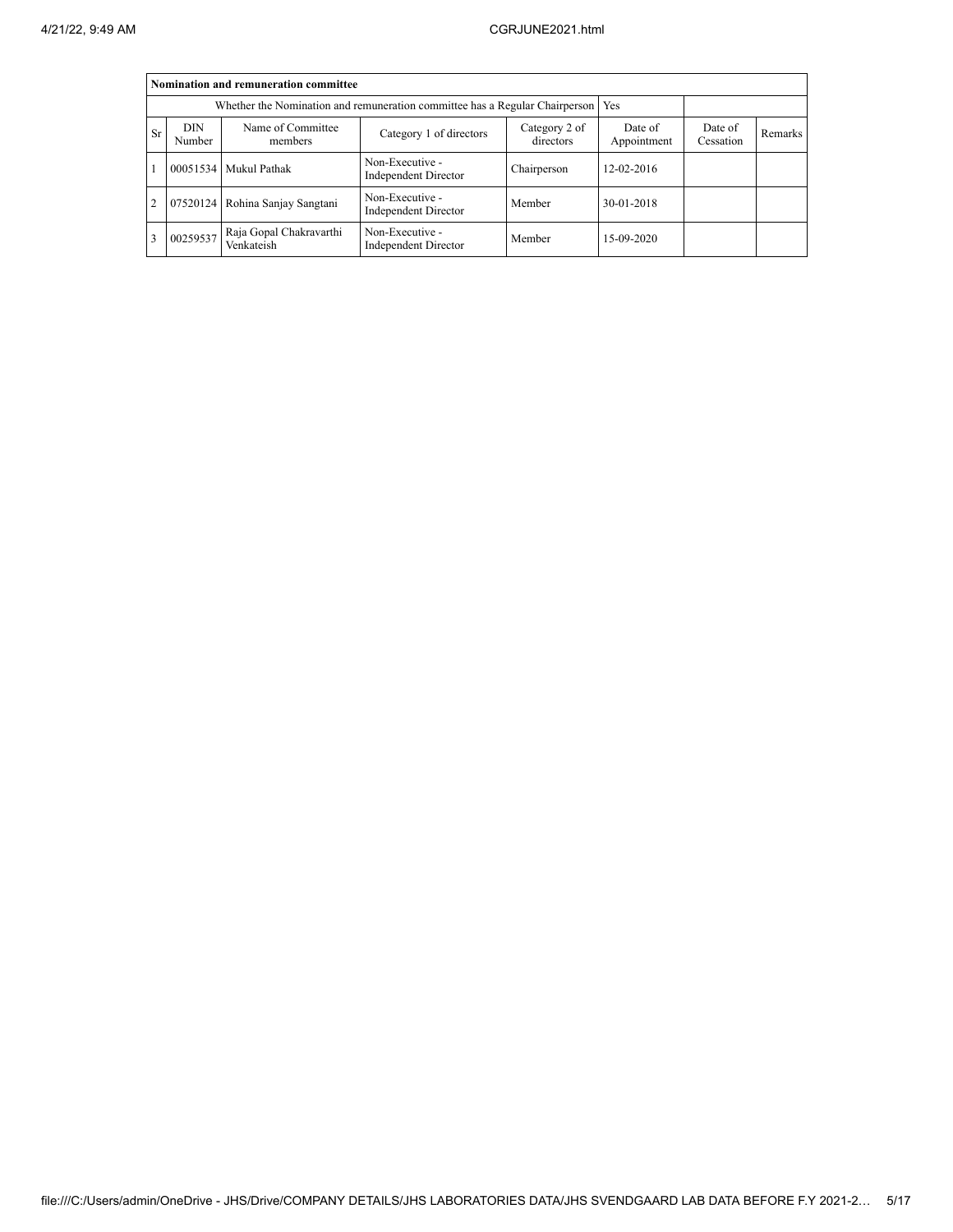|                | <b>Stakeholders Relationship Committee</b>                                       |                                       |                                                |                            |                        |                      |         |  |  |  |  |
|----------------|----------------------------------------------------------------------------------|---------------------------------------|------------------------------------------------|----------------------------|------------------------|----------------------|---------|--|--|--|--|
|                | Whether the Stakeholders Relationship Committee has a Regular Chairperson<br>Yes |                                       |                                                |                            |                        |                      |         |  |  |  |  |
| Sr             | <b>DIN</b><br>Number                                                             | Name of Committee<br>members          | Category 1 of directors                        | Category 2 of<br>directors | Date of<br>Appointment | Date of<br>Cessation | Remarks |  |  |  |  |
|                |                                                                                  | 00051534 Mukul Pathak                 | Non-Executive -<br>Independent Director        | Member                     | 30-01-2018             |                      |         |  |  |  |  |
| $\overline{2}$ | 00051501                                                                         | Nikhil Nanda                          | <b>Executive Director</b>                      | Member                     | 30-05-2014             |                      |         |  |  |  |  |
| 3              | 00259537                                                                         | Raja Gopal Chakravarthi<br>Venkateish | Non-Executive -<br><b>Independent Director</b> | Chairperson                | 15-09-2020             |                      |         |  |  |  |  |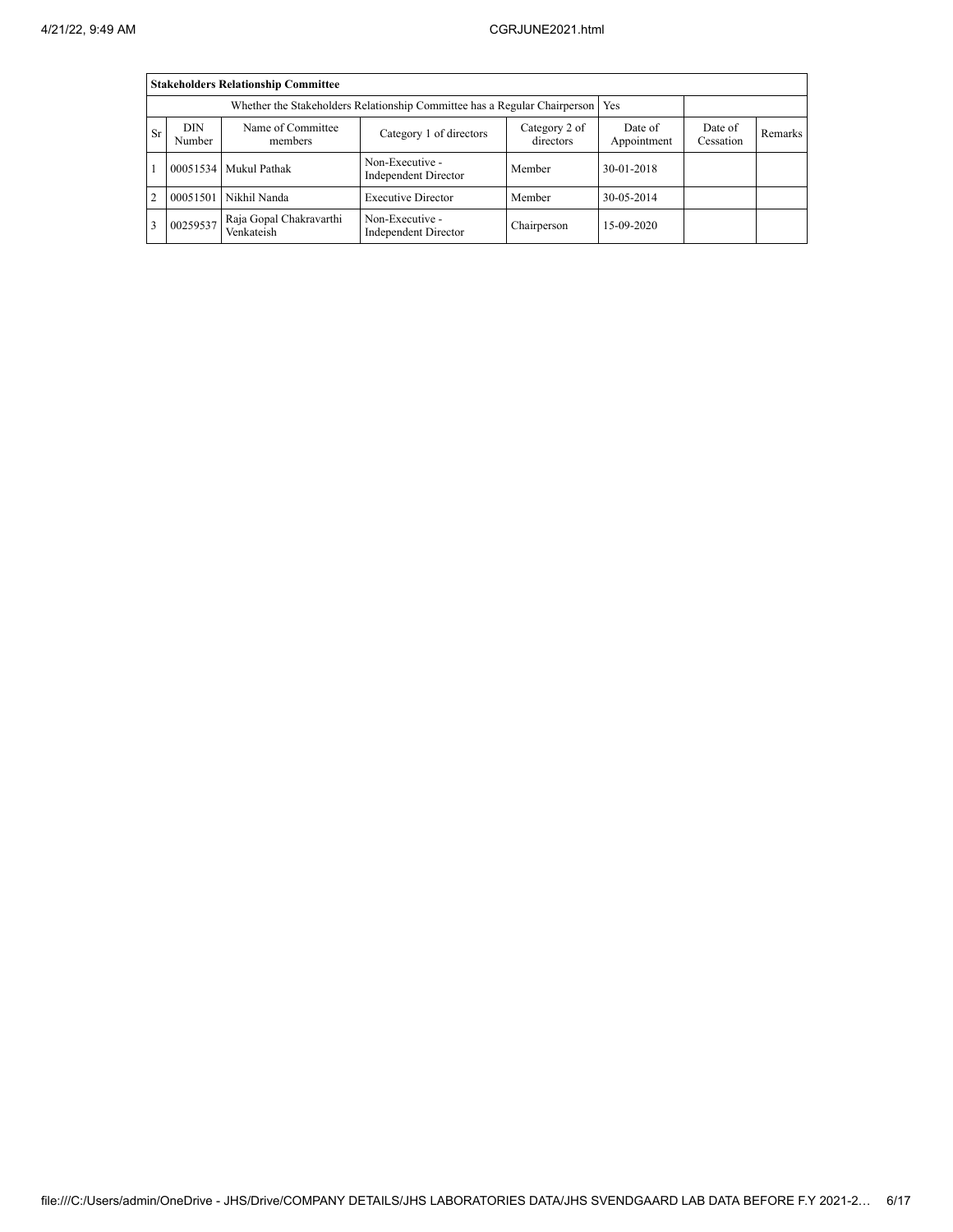|      | <b>Risk Management Committee</b> |                                                                 |                            |                            |                        |                      |                |  |  |  |  |
|------|----------------------------------|-----------------------------------------------------------------|----------------------------|----------------------------|------------------------|----------------------|----------------|--|--|--|--|
|      |                                  | Whether the Risk Management Committee has a Regular Chairperson |                            |                            |                        |                      |                |  |  |  |  |
| - Sr | DIN<br>Number                    | Name of Committee<br>members                                    | Category 1 of<br>directors | Category 2 of<br>directors | Date of<br>Appointment | Date of<br>Cessation | <b>Remarks</b> |  |  |  |  |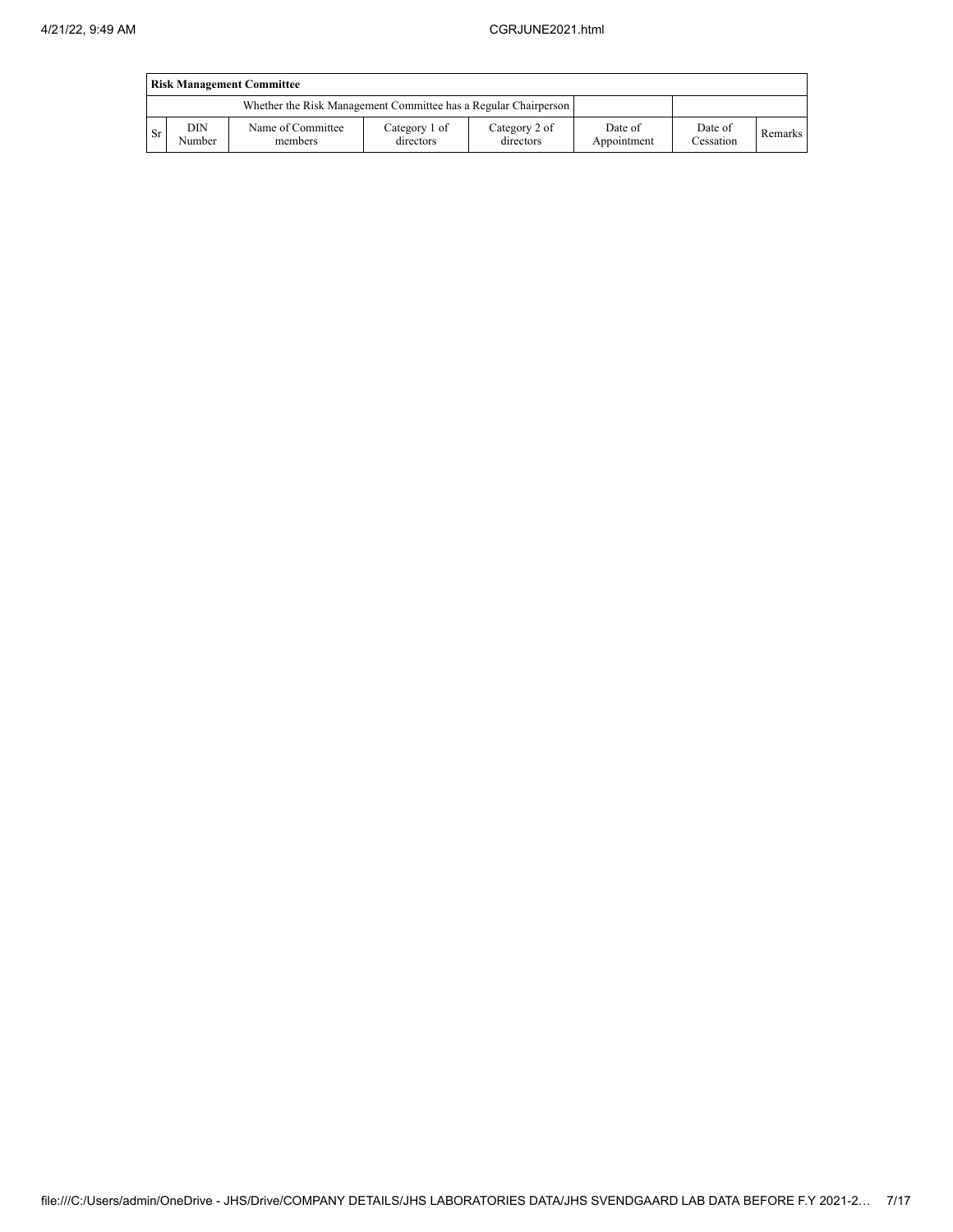|                | <b>Corporate Social Responsibility Committee</b>                                      |                                       |                                                |                            |                        |                      |         |  |  |  |  |
|----------------|---------------------------------------------------------------------------------------|---------------------------------------|------------------------------------------------|----------------------------|------------------------|----------------------|---------|--|--|--|--|
|                | Whether the Corporate Social Responsibility Committee has a Regular Chairperson   Yes |                                       |                                                |                            |                        |                      |         |  |  |  |  |
| Sr             | <b>DIN</b><br>Number                                                                  | Name of Committee<br>members          | Category 1 of directors                        | Category 2 of<br>directors | Date of<br>Appointment | Date of<br>Cessation | Remarks |  |  |  |  |
|                |                                                                                       | 00051501 Nikhil Nanda                 | <b>Executive Director</b>                      | Chairperson                | 15-05-2018             |                      |         |  |  |  |  |
| $\overline{2}$ |                                                                                       | 00051534 Mukul Pathak                 | Non-Executive -<br>Independent Director        | Member                     | 15-05-2018             |                      |         |  |  |  |  |
| 3              | 00259537                                                                              | Raja Gopal Chakravarthi<br>Venkateish | Non-Executive -<br><b>Independent Director</b> | Member                     | 15-09-2020             |                      |         |  |  |  |  |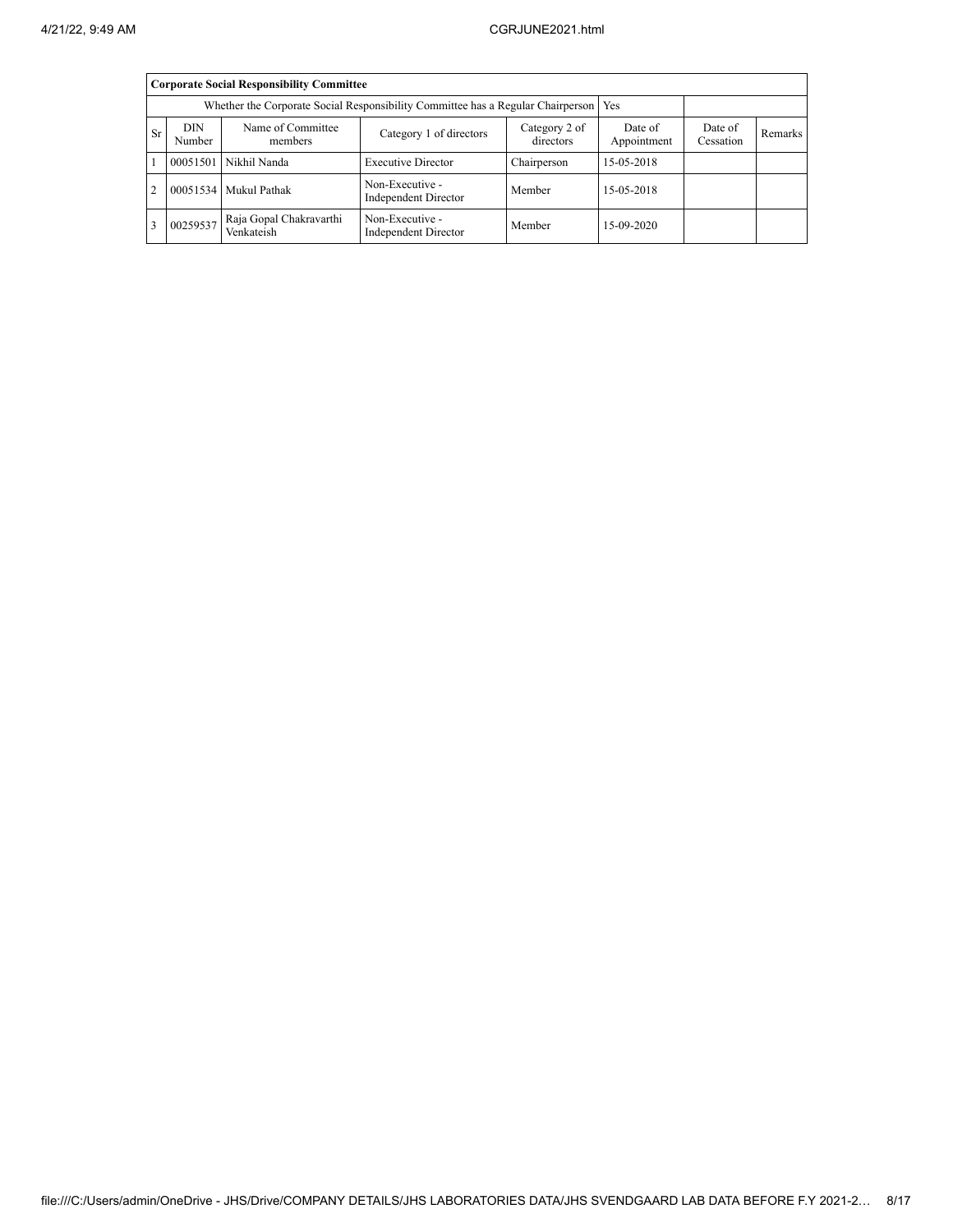| <b>Other Committee</b> |                                                                                                                         |  |  |  |  |  |  |  |  |  |
|------------------------|-------------------------------------------------------------------------------------------------------------------------|--|--|--|--|--|--|--|--|--|
|                        | Sr DIN Number Name of Committee members Name of other committee Category 1 of directors Category 2 of directors Remarks |  |  |  |  |  |  |  |  |  |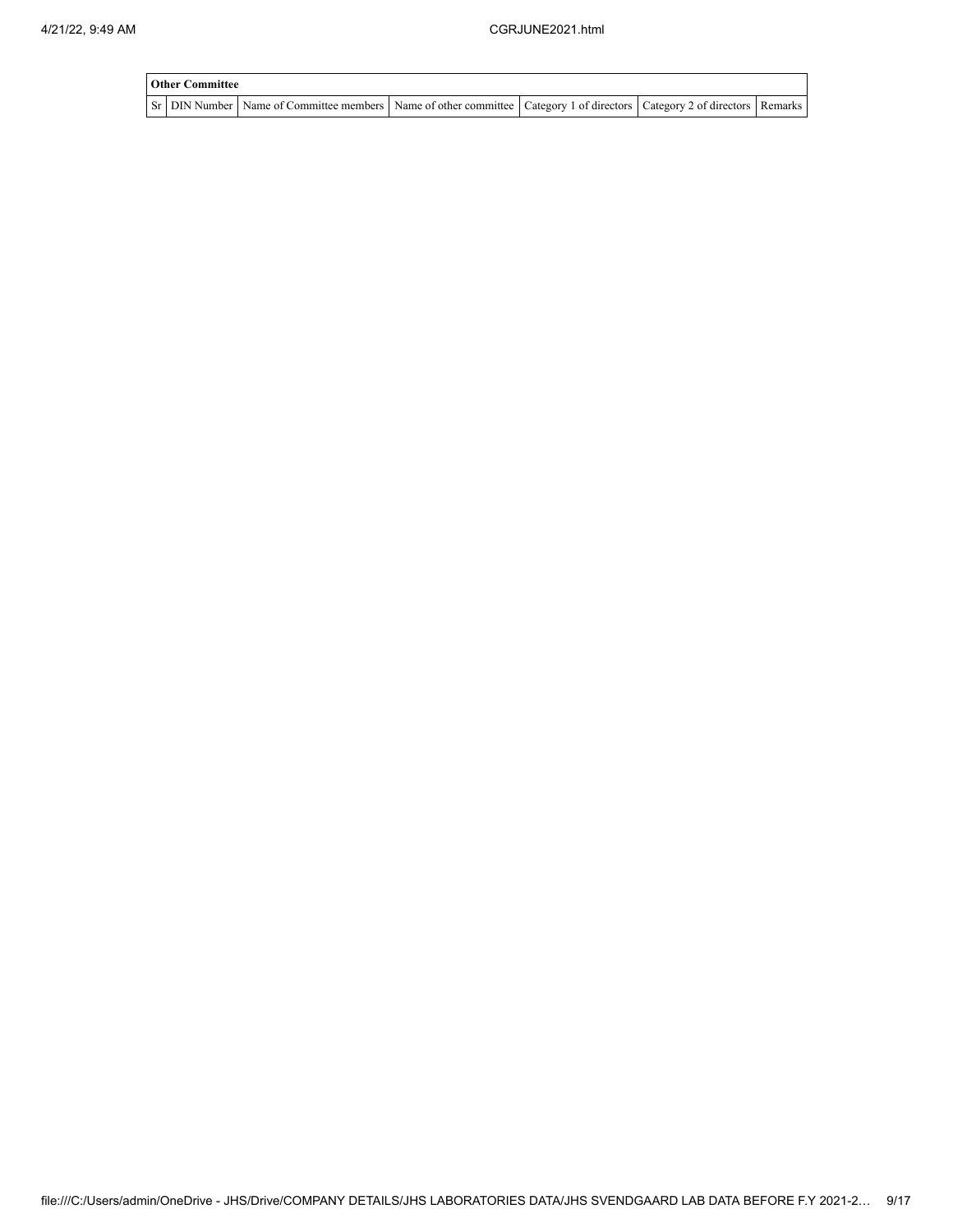|                | <b>Annexure 1</b>                                                   |                                                               |                                                                   |                                       |                                                     |                                           |                                                           |  |  |  |  |
|----------------|---------------------------------------------------------------------|---------------------------------------------------------------|-------------------------------------------------------------------|---------------------------------------|-----------------------------------------------------|-------------------------------------------|-----------------------------------------------------------|--|--|--|--|
|                | <b>Annexure 1</b>                                                   |                                                               |                                                                   |                                       |                                                     |                                           |                                                           |  |  |  |  |
|                | <b>III. Meeting of Board of Directors</b>                           |                                                               |                                                                   |                                       |                                                     |                                           |                                                           |  |  |  |  |
|                | Disclosure of notes on meeting of board of<br>directors explanatory |                                                               |                                                                   |                                       |                                                     |                                           |                                                           |  |  |  |  |
| Sr             | $Date(s)$ of meeting<br>$(if any)$ in the<br>previous quarter       | $Date(s)$ of<br>meeting (if any)<br>in the current<br>quarter | Maximum gap between<br>any two consecutive (in<br>number of days) | Notes for<br>not<br>providing<br>Date | Whether<br>requirement of<br>Quorum met<br>(Yes/No) | Number of<br><b>Directors</b><br>present* | No. of Independent<br>Directors attending<br>the meeting* |  |  |  |  |
|                | 09-02-2021                                                          |                                                               |                                                                   |                                       | Yes                                                 | 6                                         | 3                                                         |  |  |  |  |
| $\overline{2}$ |                                                                     | 18-05-2021                                                    | 97                                                                |                                       | <b>Yes</b>                                          | 6                                         | 4                                                         |  |  |  |  |
| 3              |                                                                     | 22-06-2021                                                    | 34                                                                |                                       | Yes                                                 | 6                                         | 4                                                         |  |  |  |  |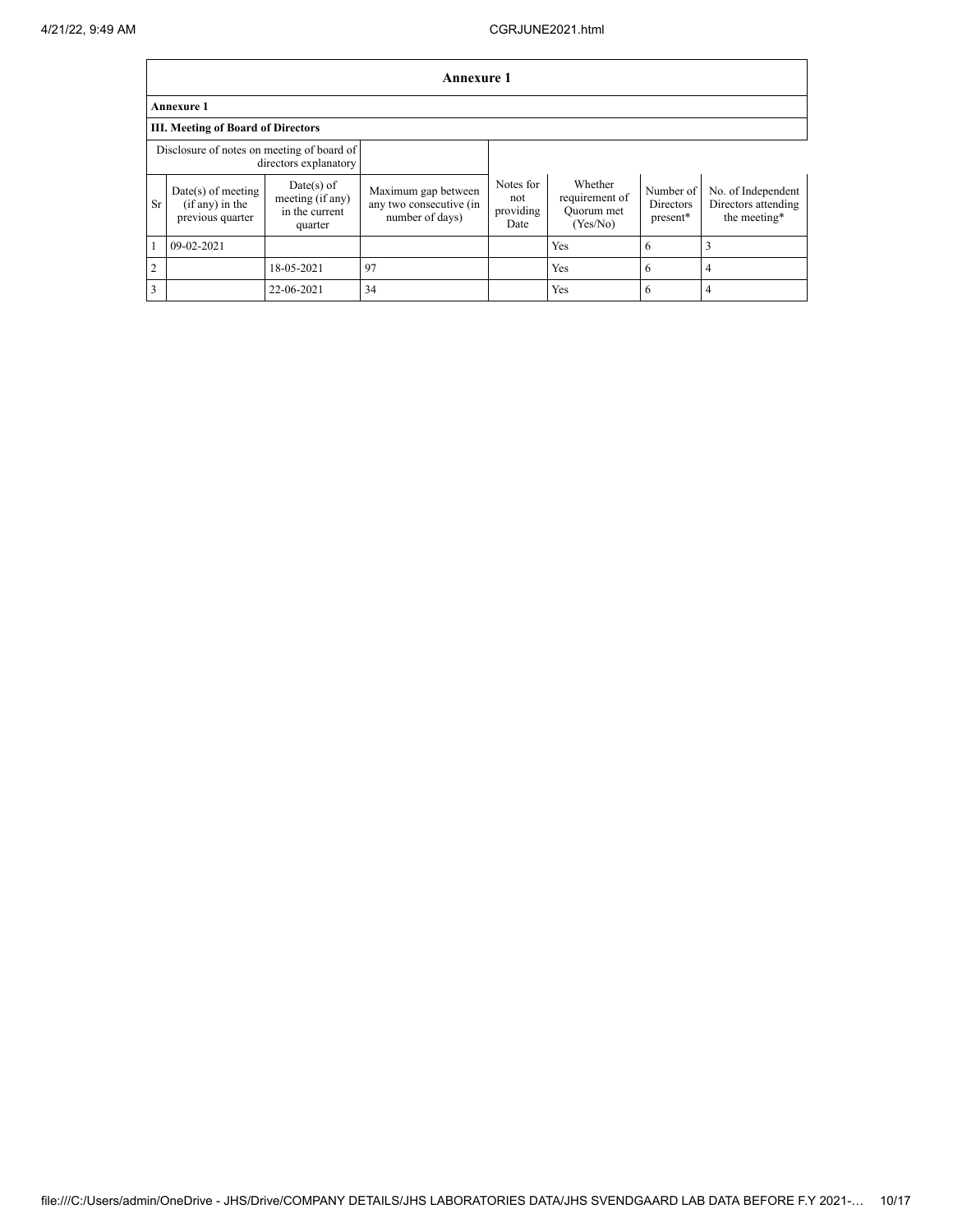|                          | <b>Annexure 1</b>                                |                                                                                                            |                                                                      |                               |                                       |                                                        |                                                      |                                                                        |  |  |  |
|--------------------------|--------------------------------------------------|------------------------------------------------------------------------------------------------------------|----------------------------------------------------------------------|-------------------------------|---------------------------------------|--------------------------------------------------------|------------------------------------------------------|------------------------------------------------------------------------|--|--|--|
|                          | <b>IV. Meeting of Committees</b>                 |                                                                                                            |                                                                      |                               |                                       |                                                        |                                                      |                                                                        |  |  |  |
|                          |                                                  |                                                                                                            |                                                                      |                               |                                       |                                                        |                                                      |                                                                        |  |  |  |
| <b>Sr</b>                | Name of<br>Committee                             | $Date(s)$ of meeting (Enter<br>dates of Previous quarter and<br>Current quarter in<br>chronological order) | Maximum gap<br>between any two<br>consecutive (in<br>number of days) | Name of<br>other<br>committee | Reson for<br>not<br>providing<br>date | Whether<br>requirement<br>of Quorum<br>met<br>(Yes/No) | Number<br>$\sigma$ f<br><b>Directors</b><br>present* | No. of<br>Independent<br><b>Directors</b><br>attending the<br>meeting* |  |  |  |
| $\mathbf{1}$             | Audit<br>Committee                               | $06 - 01 - 2021$                                                                                           |                                                                      |                               |                                       | Yes                                                    | 3                                                    | $\overline{2}$                                                         |  |  |  |
| $\overline{c}$           | Audit<br>Committee                               | 09-02-2021                                                                                                 | 33                                                                   |                               |                                       | Yes                                                    | 3                                                    | $\overline{2}$                                                         |  |  |  |
| 3                        | Audit<br>Committee                               | 18-05-2021                                                                                                 | 97                                                                   |                               |                                       | Yes                                                    | 3                                                    | $\overline{2}$                                                         |  |  |  |
| $\overline{4}$           | Audit<br>Committee                               | 22-06-2021                                                                                                 |                                                                      |                               |                                       | Yes                                                    | 3                                                    | $\overline{2}$                                                         |  |  |  |
| $\overline{\phantom{0}}$ | Nomination<br>and<br>remuneration<br>committee   | 22-06-2021                                                                                                 |                                                                      |                               |                                       | Yes                                                    | 3                                                    | 3                                                                      |  |  |  |
| 6                        | <b>Stakeholders</b><br>Relationship<br>Committee | 22-06-2021                                                                                                 |                                                                      |                               |                                       | Yes                                                    | 3                                                    | $\overline{2}$                                                         |  |  |  |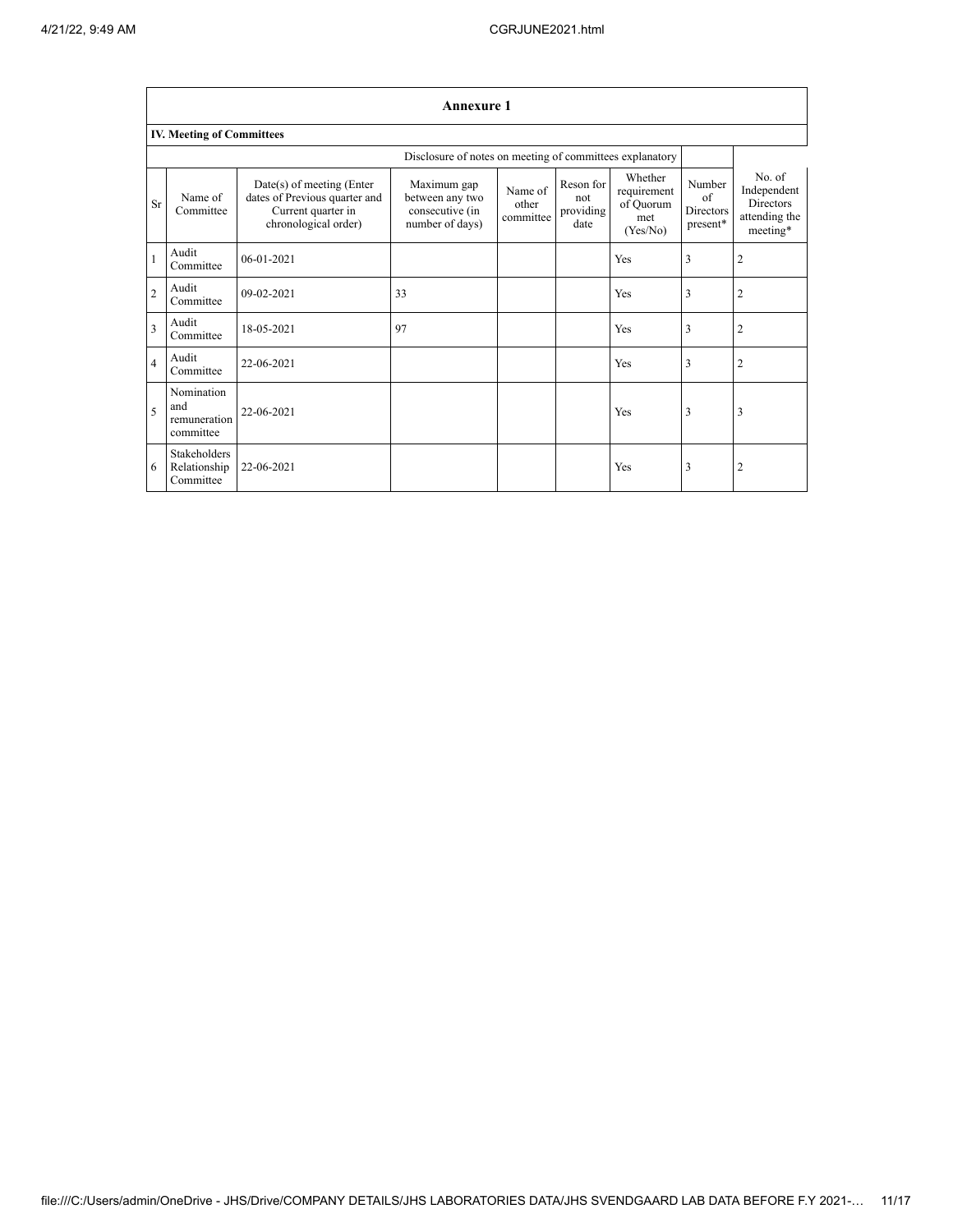|                | <b>Annexure 1</b>                                  |                                                                                                            |                                                                      |                               |                                       |                                                        |                                       |                                                                        |  |  |
|----------------|----------------------------------------------------|------------------------------------------------------------------------------------------------------------|----------------------------------------------------------------------|-------------------------------|---------------------------------------|--------------------------------------------------------|---------------------------------------|------------------------------------------------------------------------|--|--|
|                | <b>IV. Meeting of Committees</b>                   |                                                                                                            |                                                                      |                               |                                       |                                                        |                                       |                                                                        |  |  |
| <b>Sr</b>      | Name of<br>Committee                               | $Date(s)$ of meeting (Enter<br>dates of Previous quarter and<br>Current quarter in<br>chronological order) | Maximum gap<br>between any two<br>consecutive (in<br>number of days) | Name of<br>other<br>committee | Reson for<br>not<br>providing<br>date | Whether<br>requirement<br>of Quorum<br>met<br>(Yes/No) | Number<br>of<br>Directors<br>present* | No. of<br>Independent<br><b>Directors</b><br>attending the<br>meeting* |  |  |
| $\overline{7}$ | Corporate<br>Social<br>Responsibility<br>Committee | 18-05-2021                                                                                                 |                                                                      |                               |                                       | Yes                                                    | 3                                     | $\overline{2}$                                                         |  |  |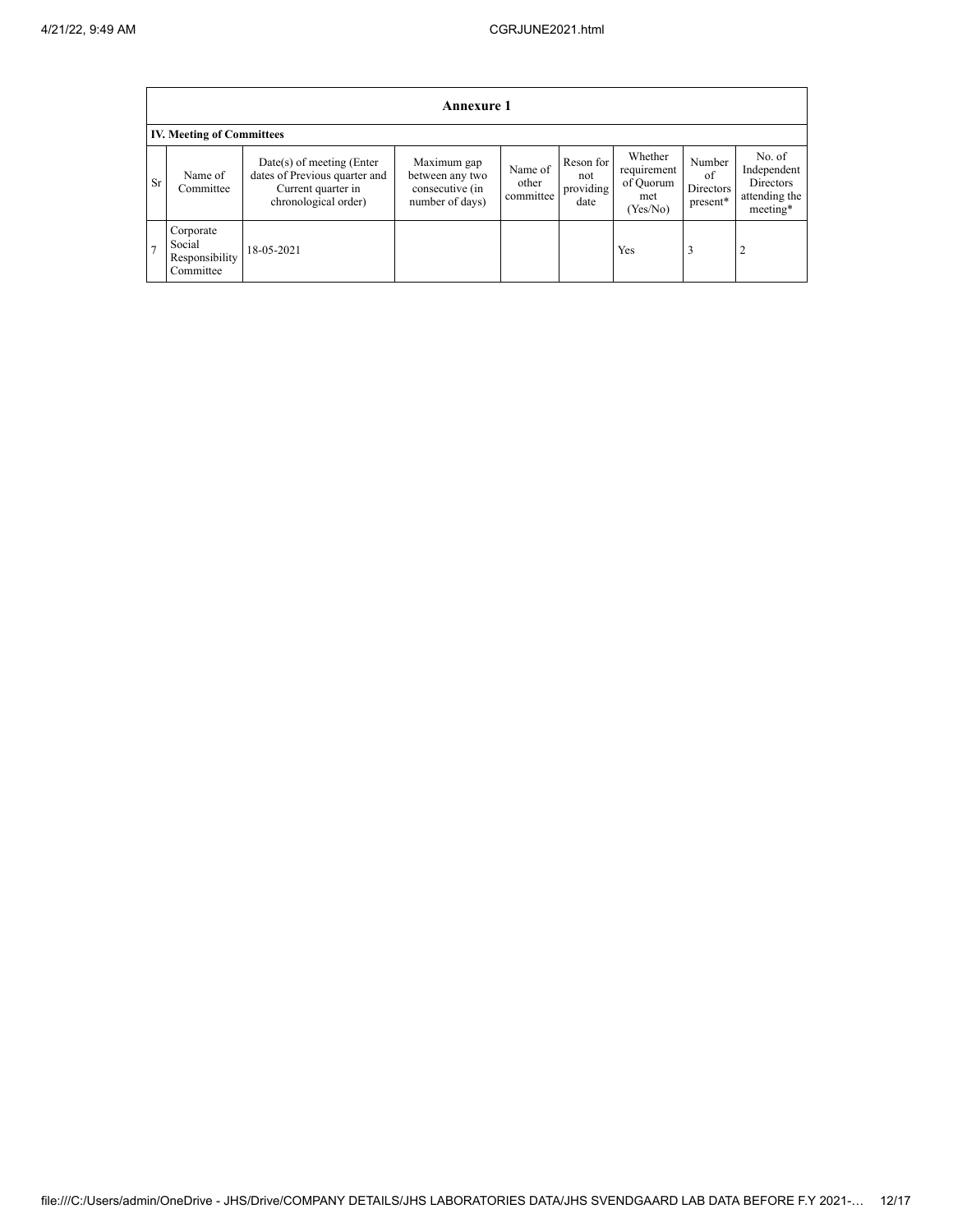Ē

|                               | Annexure 1                                                                                                |                                  |                                                                    |  |  |  |
|-------------------------------|-----------------------------------------------------------------------------------------------------------|----------------------------------|--------------------------------------------------------------------|--|--|--|
| V. Related Party Transactions |                                                                                                           |                                  |                                                                    |  |  |  |
| Sr                            | Subject                                                                                                   | Compliance status<br>(Yes/No/NA) | If status is "No" details of non-<br>compliance may be given here. |  |  |  |
|                               | Whether prior approval of audit committee obtained                                                        | Yes                              |                                                                    |  |  |  |
| $\overline{2}$                | Whether shareholder approval obtained for material RPT                                                    | <b>NA</b>                        |                                                                    |  |  |  |
| 3                             | Whether details of RPT entered into pursuant to omnibus approval<br>have been reviewed by Audit Committee | Yes                              |                                                                    |  |  |  |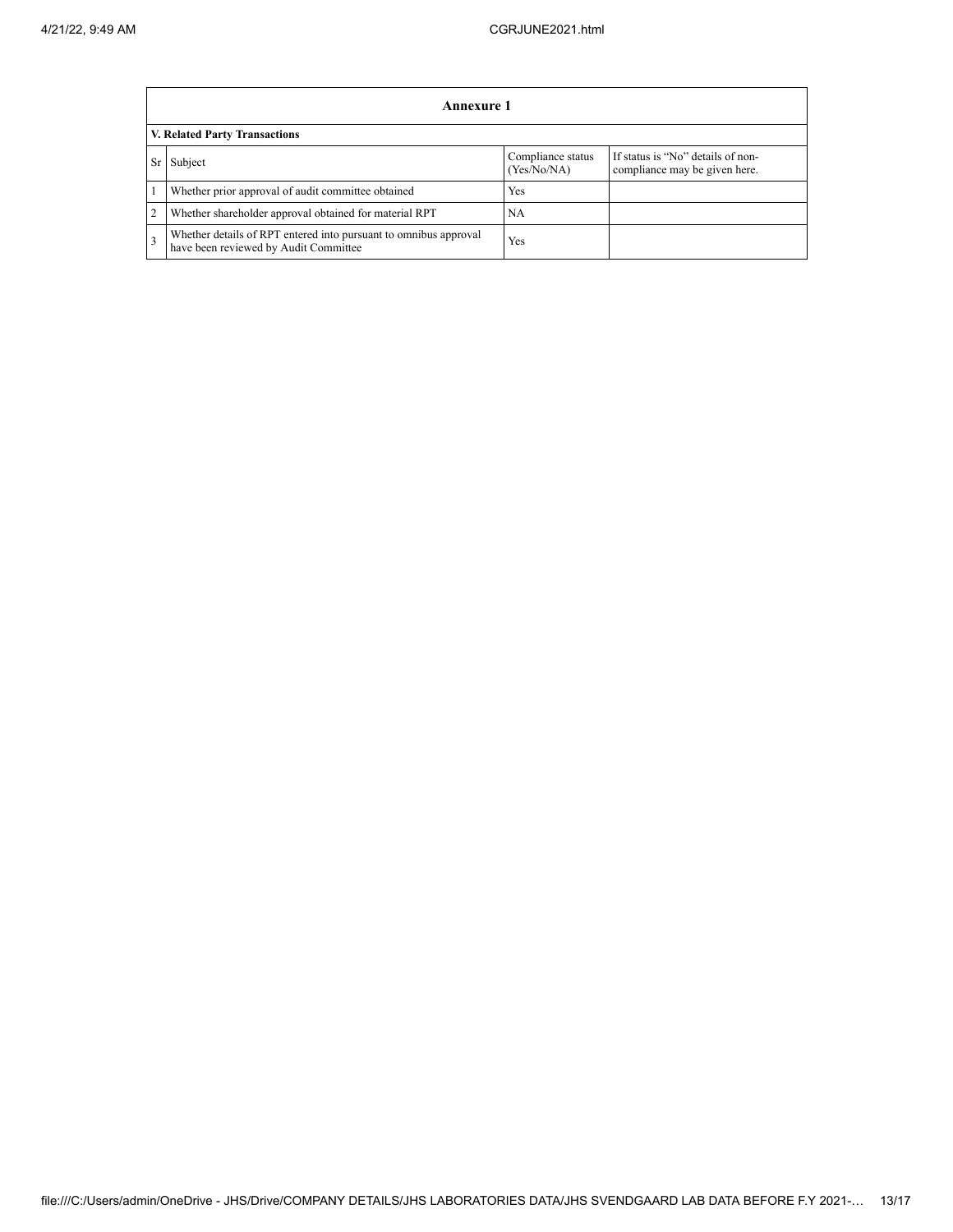|                | Annexure 1                                                                                                                                                                                                      |                               |  |  |  |  |
|----------------|-----------------------------------------------------------------------------------------------------------------------------------------------------------------------------------------------------------------|-------------------------------|--|--|--|--|
|                | <b>VI. Affirmations</b>                                                                                                                                                                                         |                               |  |  |  |  |
| Sr             | Subject                                                                                                                                                                                                         | Compliance<br>status (Yes/No) |  |  |  |  |
|                | The composition of Board of Directors is in terms of SEBI (Listing obligations and disclosure requirements)<br>Regulations, 2015                                                                                | Yes                           |  |  |  |  |
| $\mathfrak{D}$ | The composition of the following committees is in terms of SEBI(Listing obligations and disclosure requirements)<br>Regulations, 2015 a. Audit Committee                                                        | Yes                           |  |  |  |  |
| 3              | The composition of the following committees is in terms of SEBI(Listing obligations and disclosure requirements)<br>Regulations, 2015. b. Nomination & remuneration committee                                   | Yes                           |  |  |  |  |
| $\overline{4}$ | The composition of the following committees is in terms of SEBI(Listing obligations and disclosure requirements)<br>Regulations, 2015. c. Stakeholders relationship committee                                   | Yes                           |  |  |  |  |
| $\overline{5}$ | The composition of the following committees is in terms of SEBI(Listing obligations and disclosure requirements)<br>Regulations, 2015. d. Risk management committee (applicable to the top 500 listed entities) | NA                            |  |  |  |  |
| 6              | The committee members have been made aware of their powers, role and responsibilities as specified in SEBI<br>(Listing obligations and disclosure requirements) Regulations, 2015.                              | Yes                           |  |  |  |  |
| $\overline{7}$ | The meetings of the board of directors and the above committees have been conducted in the manner as specified in<br>SEBI (Listing obligations and disclosure requirements) Regulations, 2015.                  | Yes                           |  |  |  |  |
| 8              | This report and/or the report submitted in the previous quarter has been placed before Board of Directors.                                                                                                      | Yes                           |  |  |  |  |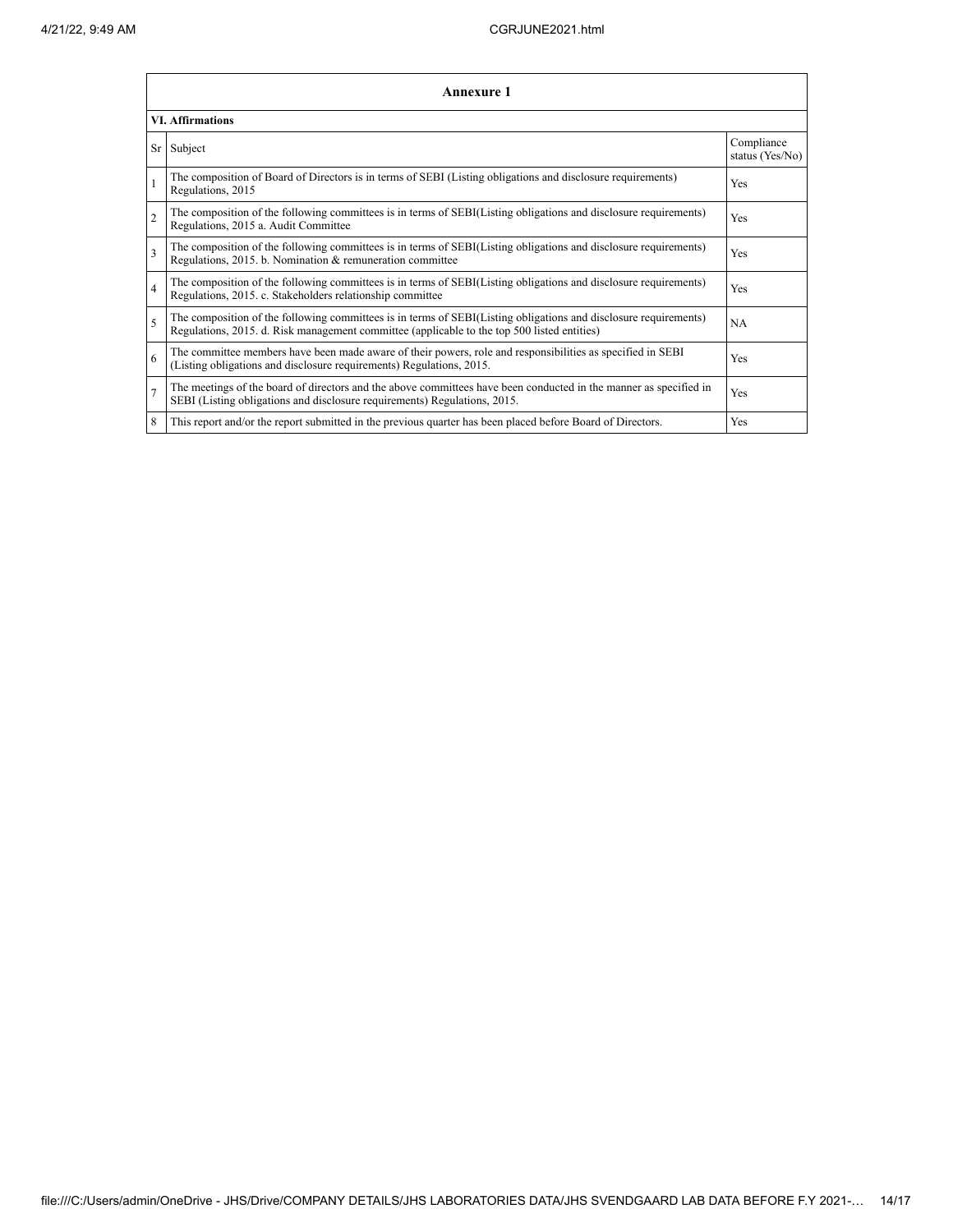$\overline{a}$ 

| <b>Annexure 1</b> |                   |                                          |  |  |
|-------------------|-------------------|------------------------------------------|--|--|
| <b>Sr</b>         | Subject           | Compliance status                        |  |  |
|                   | Name of signatory | Kirti Maheshwari                         |  |  |
|                   | Designation       | Company Secretary and Compliance Officer |  |  |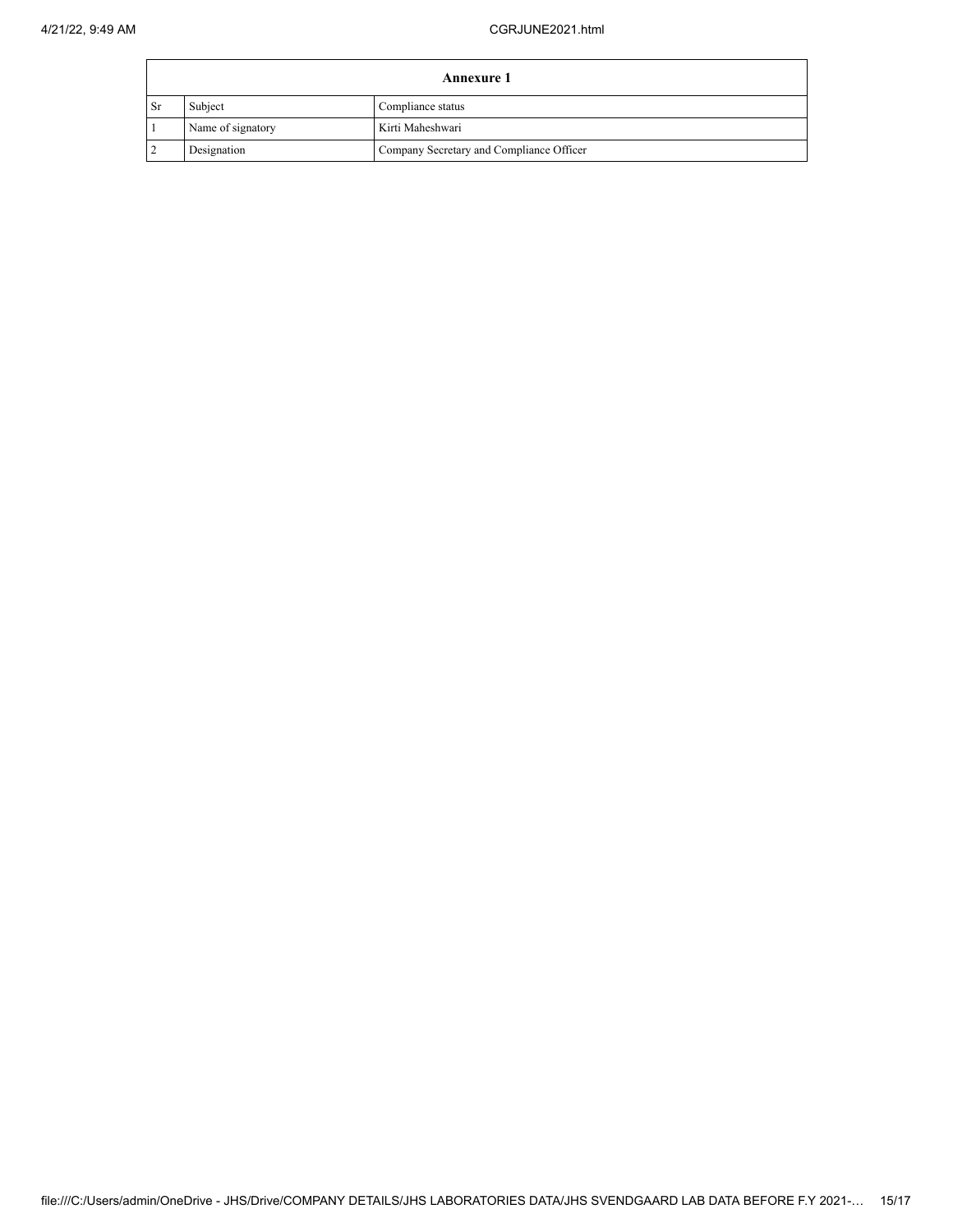| <b>Signatory Details</b> |                                          |  |
|--------------------------|------------------------------------------|--|
| Name of signatory        | Kirti Maheshwari                         |  |
| Designation of person    | Company Secretary and Compliance Officer |  |
| Place                    | <b>DELHI</b>                             |  |
| Date                     | 14-07-2021                               |  |